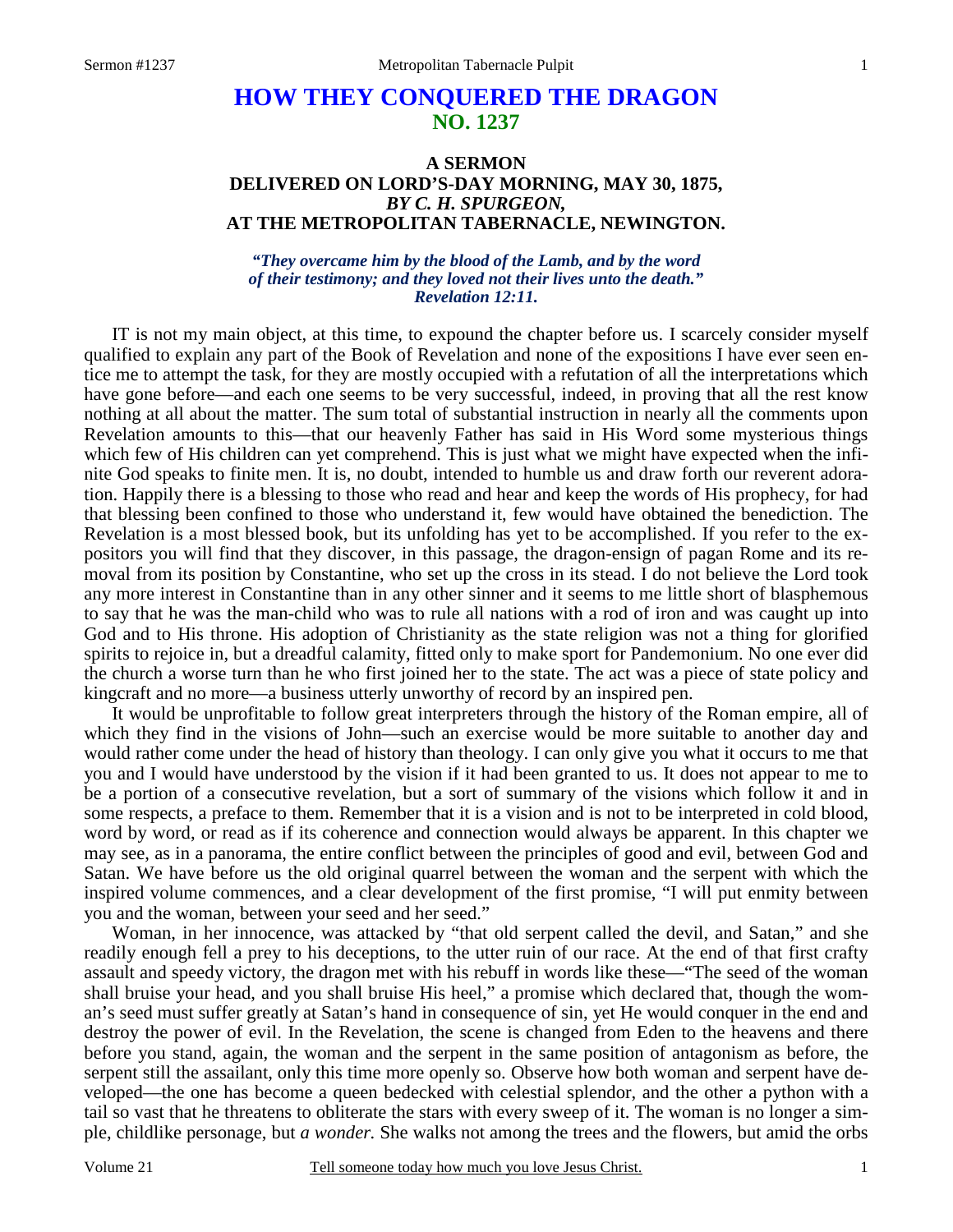of heaven. She is clothed with the sun, the moon is under her feet, and upon her head is a coronet of 12 stars. In her you see the great cause of truth and righteousness embodied—she is, in fact, the church of God in all ages, the woman whose seed blesses all the nations of the earth. The glorious cause of holiness and God, incarnated in the church, is clothed with the splendor of light, and truth, and majesty. We will not stay to explain the details of the gorgeous imagery, for in such a matter it is almost frivolity to go into detail. The church has her greater and her lesser lights—she is covered with the underived splendor of indwelling Deity, and her walk is bright with the reflected glory of holiness—while her crown of joy is found in her complete ministry as represented by the apostolic twelve. She is fair as the moon, clear as the sun, and terrible as an army with banners. Behold, then, the typical woman, and see how glorious is the cause of truth and holiness.

 In the vision the queenly woman is about to bring forth the promised seed. She cries in her anguish, "travailing in birth, and pained to be delivered." This, of course, may represent the church crying day and night unto God in times gone by for the coming of the promised deliverer—a cry which increased in intensity and agony of desire as the time drew on. But it may also depict the constant condition of a true church—always travailing in birth till Christ is formed in the hearts of men. Till the man-child, namely, Christ mystical, is born here below; till the Christ is so brought forth among the sons of men that He and all those who by grace, are enabled to overcome the wicked one, shall rule the nations with a rod of iron. (Rev 2:26, 27).

 You see, then, in vision the woman, the church, and before her stands another wonder—the serpent mightily developed. He is called a great red dragon—huge in bulk and terrible in appearance is this emblem of evil, and he is clothed with the horrible splendor peculiar to himself—the splendor of deadly hate and imperious rebellion. Bright and burning, like flames of fire, the huge serpent is terrible to gaze upon. The python is red with wrath, and encrimsoned with persecuting malice. Red is the color of Edom, the adversary of the Lord and of His Israel—and it is still the chosen color of the monstrous power of antichrist which holds its court at Rome. What is the last of its evil gifts to our own country but a red hat for its arch-priest? This great red dragon is full of craft, for it has seven heads. One Satanic head were enough, but our great enemy possesses an almost perfect ingenuity of wickedness. He uses a wisdom all but infinite to effect the overthrow of the church of God and the destruction of Christ and the rest of the heaven-born seed among men! These seven heads are supplemented by 10 horns, the emblems of power, for the prince of the power of the air is by no means weak. He has, in fact, more power than wisdom, having but seven heads to ten horns and yet according to the order of nature, each head should have two horns, we may also say that he has not power enough to execute all that his wicked cunning enables him to invent. By the power wielded by the dragon, he leads men to rebel against the law of the Lord, and induces them to persecute the church. The power of evil is great in all lands, and as opposed to a defenseless woman in a sorrowful condition, it seems quite impossible that she should stand against it. The heads are also crowned, for Satan sways with more than regal power the minds of men—he is the god of this world—it lies in the wicked one. He delights to display that power and trusts much to outward pomp, therefore he wears seven crowns upon his seven heads, as if one diadem were not sufficient to denote his kingship. His enormous energy is also set forth by his lashing the skies in his fury and tearing down a third part of the stars—it is evermore his ambition to deepen darkness and destroy light—and terribly successful has he been in this, his choicest pastime.

 See, then, before you, the woman in her brightness and loveliness, and the dragon in his rage and power. The dragon is watching for the expected birth. He is eager to devour the man-child as soon as it is born—the ideal man, the offspring of the divine life—he longs to destroy. It was so when our Lord Jesus was born—Satan stirred up Herod to seek the young child and therefore, the massacre of the innocents. But the dragon was foiled—Jesus lived till His hour was come—and then He was caught up unto God and to His throne. Thus also Satan strove to devour the new-born seed, when the converts to Christ were few, and His mystical body upon earth was like unto that of a little child. He persecuted the manchild when first the gospel was preached, but the more his servants persecuted the saints, the more they multiplied. The method followed by Pharaoh in Egypt was a crafty one, but it did not and could not succeed. Persecution always fails.

 Today, brethren, the man-child, even our Lord Jesus, is caught up unto God and sits upon His throne and in part, also, the mystical body of Christ is there, far beyond the reach of the dragon. Jesus reigns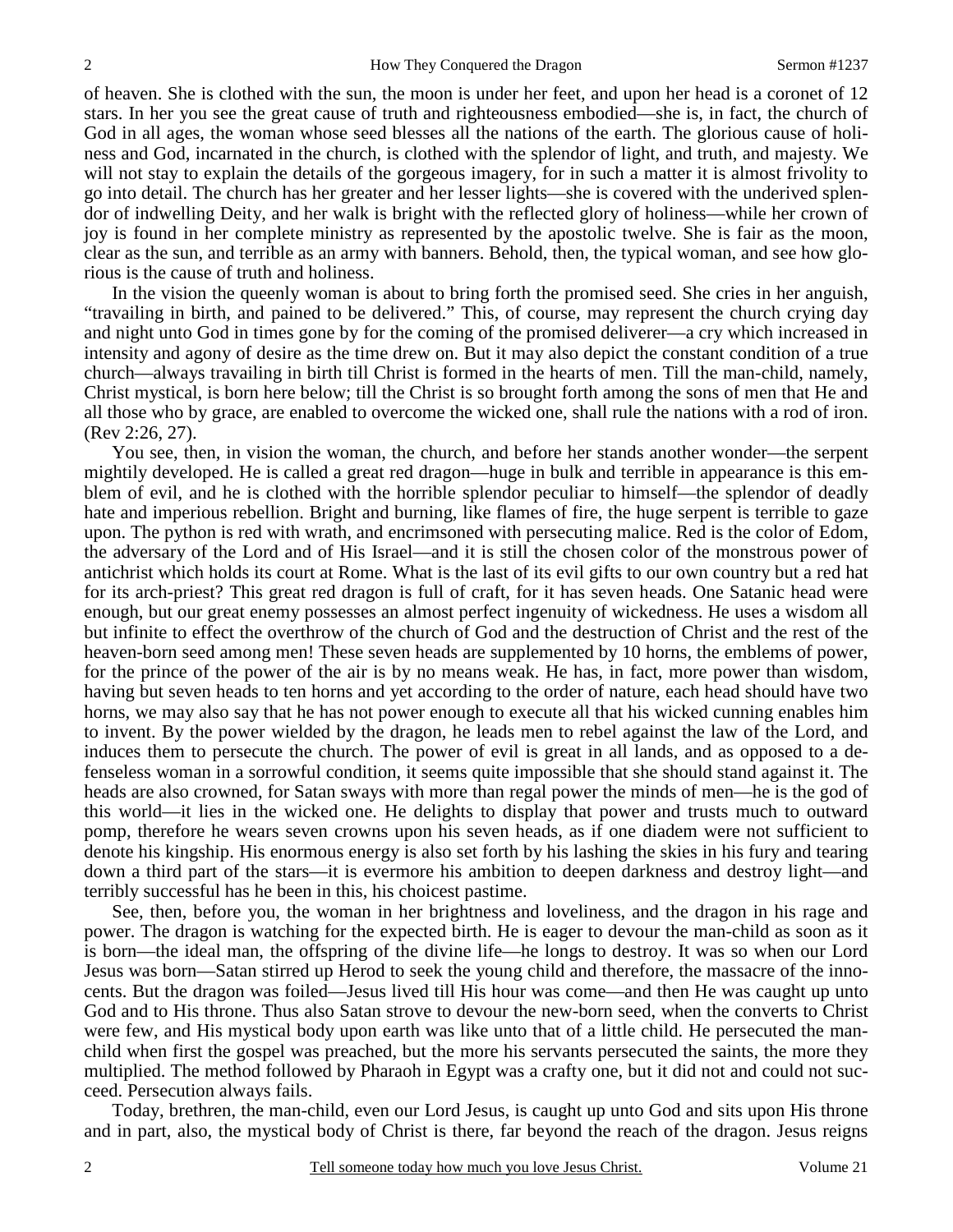with His saints in a region in which there is no more place for the dragon, a domain from which he is forever cast out into the earth. All the power which Satan ever had in heavenly things is now ended by the finished work of our ascended Lord—

#### *"Bruised is the serpent's head Hell is vanquished, death is dead And to Christ gone up on high Captive is captivity."*

By reason of our sin and his own power over death, Satan shut heaven against us, but now the battle in the higher regions between the dragon and the woman's seed is over and we are in the heavenly places and Satan banished forever. There is no condemnation unto us any more, nor a foot for the evil one to stand upon, now that we are in Christ. When we read here, "heaven," do not understand, by it, the place of the blessed, where God dwells, but the spiritual region, the realm of spiritual things. The first fight between truth and error lies in purely spiritual matters, in those heavenly places into which Christ has lifted up His church. It is a wrestling between good and evil spirits and not a contention with flesh and blood. We find angels first entering into this strife. We know but little about it, but it would seem that the great dragon of evil has made war with angels as well as with men. Milton sang of those angelic conflicts in majestic verse, but Milton was not inspired to speak infallibly, and we must take heed not to confuse poets with prophets. It is clear that good and evil spirits are at necessary variance one with another and it is also clear that in ages gone by Satan tempted the angelic band. And those angels which kept the first estate were victorious over him once and for all. They rejected his sinful solicitations and now he has no more power over them. Never again can he tempt them—they shall stand fast forever confirmed in their blessed estate. Michael and his angels have defeated the devil and his angels in one decisive battle and by remaining true to their allegiance have chased away from angelic realms the invading power of evil.

 Dwelling in the spirit realms, there are others besides angels, our brethren who have left the body, the saints of ancient times and the faithful of the early church. These, also, dwell in a region out of which Satan is expelled. He cannot molest them anymore. The text bids us hear the glorified chanting of the song of victory over Satan, forever cast down from the realms of the blessed and never again to enter into the spiritual domain to vex them. "And I heard a loud voice saying in heaven, Now is come salvation, and strength, and the kingdom of God, and the power of His Christ: for the accuser of our brethren is cast down, which accused them before our God day and night." To the singers of this song I want to call your attention and mainly to one point concerning them. They have conquered Satan. I want you to observe this and to note the weapons by which they overcame.

 Leaving all the rest, we will pay our attention to the victors and the weapons by which they won the day. First, we shall notice that *the blessed ones before the throne were all warriors and victors.* Secondly, *they all fought with the same weapons.* And thirdly, *they all fought the same spirit*.

**I.** First, ALL THE BLESSED ONES WHO ARE REJOICING IN HEAVEN WERE ONCE WAR-RIORS AND VICTORS HERE BELOW. It is a very simple truth to mention, but we need to be reminded of it—

> *"Once they were a mourning liege below, And wet their couch with tears; They wrestled hard, as we do now, With sins and doubts and fears."*

We, too, often think of the saints that have gone before as if they were men of another race from ourselves, capable of nobler things, endowed with graces which we cannot reach, and adorned with holiness impossible to us. The medieval artists were apt to paint the saints with rings of glory about their heads. But, indeed, they had no such halos. Their brows were furrowed with care, even as ours and their hair grew gray with grief. Their light was within and we may have it. Their glory was by grace and the same grace is available for us. They were men of like passions with ourselves, "our brethren," though a little elder born. It is clear from our text that every one of the saints in heaven was *assailed* by Satan. How could there be a victory without a battle? They were all attacked by one or other of the dragon's heads and horns. When you suffer from a fearful temptation which almost staggers you, count it no strange thing. Be not dismayed as though a new temptation had befallen you. That fiery dart had been aimed at other men's hearts before it was caught upon your shield. If the insinuation should happen to be profane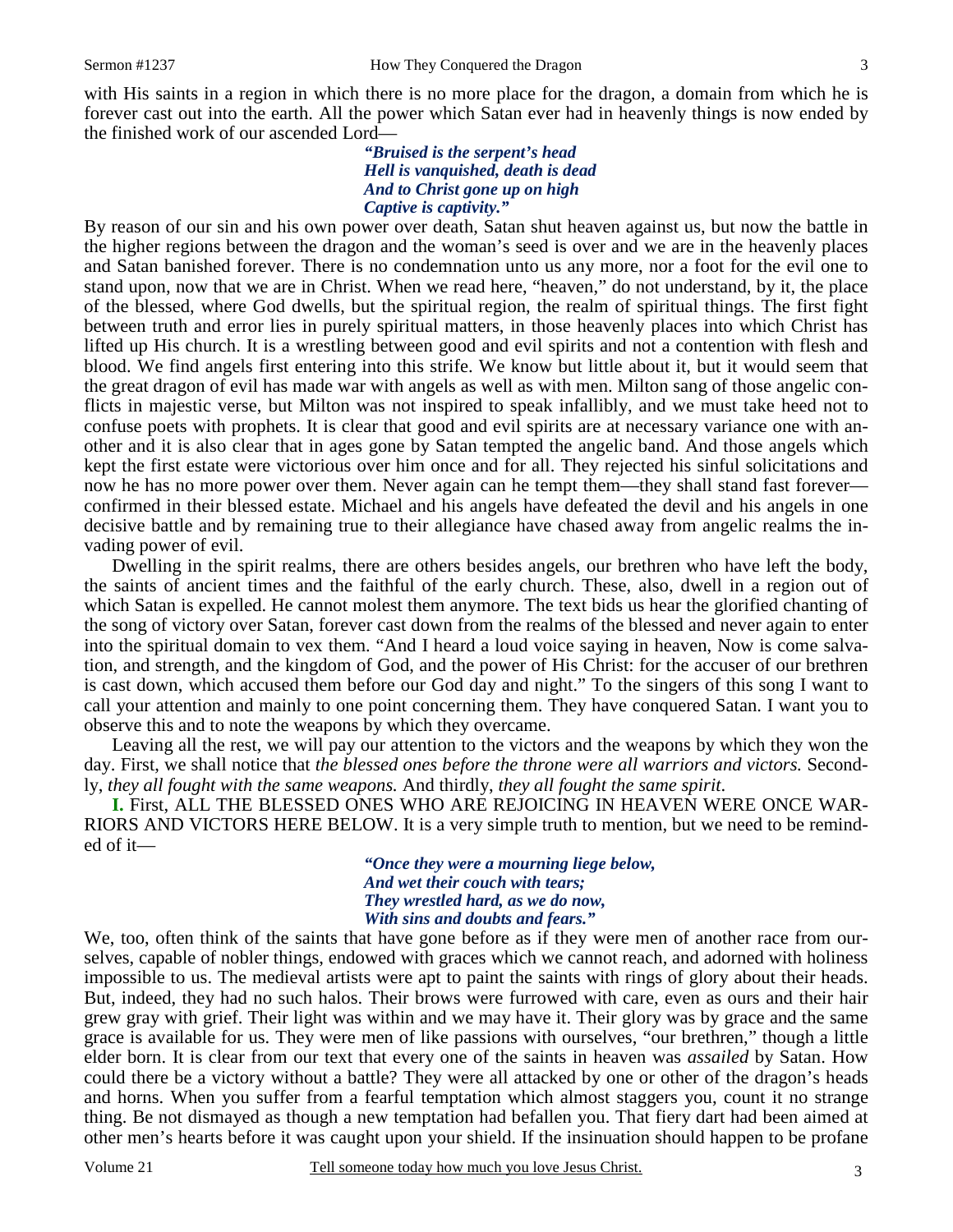and blasphemous to a very high degree, so that you condemn yourself and say, "No other human mind could ever have been defiled with so foul a suggestion as this," do not despond, for such suggestions have been injected into the minds of the purest, even as the worst of thieves may seek to enter the house of the most honest man in the city. Even to those who, at this moment, are without fault before the throne of God, it happened while here below that horrible temptations assailed them. Satan always has been, since his fall, a tempter of the worst order—and ever since he first beguiled our mother, Eve—he has gone on to ensnare men's souls with the same craft, the same cruelty, the same falsehood, and the same impiety against the Lord. It will help you, if you reflect that you are not alone, and the pathway which you follow was trod by the most honored of the elect of God. Paul, who won provinces for Christ, nevertheless, had his messengers of Satan to buffet him, and had to stand against doubts and fears insinuated by the old serpent, even as you must stand. If you could have examined the celestial victors, one by one, as they entered within the pearly gates, you would have found them all covered with scars though they now bear neither spot, nor wrinkle, nor any such thing, they had, all of them, in the day of their flesh, to feel the cruel tooth and fang of that infernal serpent. Not one of them traversed a clear course and took his throne unchallenged—and neither will you conquer without conflict. For you, also, if there is no cross, there will be no crown. Therefore, be not astonished if you are attacked in all ways.

 The glorified, in addition to having been attacked, were led to *resist* the evil one, for nobody overcomes an antagonist without fighting with him. There must be, in order for a real battle, two sides of the question. But I feel sure there are some professors who know much about being tempted, but they do not know much about resisting. Now, brethren, however great our temptation, our resistance must be greater. To be tempted is common, even to the worst and most reprobate of men—but to resist temptation is the mark of the child of God. The verse I quoted just now says—

#### *"They wrestled hard, as we do now With sins and doubts and fears."*

It is not merely that they had "sins and doubts and fears," these all may have, but they "wrestled hard" with them. They would not be put down by them. They would not yield an inch—they stood upon their guard until they drove the sword of the Spirit through the very heart of the foe. "They resisted unto blood, striving against sin." Rest assured, dear friends, that sin will never be conquered without resistance. And if we fold our arms and suppose that we shall get the victory by believing that we have it, we shall be mightily mistaken. We must watch, and pray, and strive, and agonize, and press forward— "This kind goes not out but by prayer and fasting." Salvation is not by works, but conquest over sin involves fighting from day to day. Victory will not come to us while we lie passive. We must be stirred up with all the energy of the eternal Spirit to vanquish evil. These Canaanites must be driven out of the land by force of arms before we can take full possession of our inheritance. Let this, then, be our plea to our great Joshua as we gird on our harness and unsheathe our swords—

> *"Almighty King of saints, These tyrant lusts subdue; Drive the old dragon from his throne, And all his hellish crew."*

We find that these warriors all *overcame*, for heaven is not for those who merely fight, but for those who overcome. "He that overcomes shall inherit all things." "I fight against my sin," says one. Brother, do you overcome it? Did it seem a hard question just now when I said, do you resist? It is a harder question which I now put, "Do you overcome?" For if sin overcomes you—if as a habitual matter of fact sin is your master—then you have yet to know what true religion is. For of the saints, it is said, "Sin shall not have dominion over you, for you are not under the law, but under grace." There is a groaning and a crying which is common to the saints. "O wretched man that I am, who shall deliver me from the body of this death?" is not an experience of an hour, never to be repeated—it runs, more or less, throughout the whole of life. But remember that it is also attended with hopeful confidence in the power of divine grace, for the apostle goes on to say, "I thank God through Jesus Christ our Lord." The believer feels the battle, but he also rejoices in the victory. He wrestles and conquers at the same time. I wish that some of our brethren could see how possible this is. We are victorious, though not without a conflict. Our victory is gained and we are more than conquerors, but still we march on to new conflicts and never lay aside our swords. The Christian's position is very much like that of Napoleon, who used to say, "Conquest has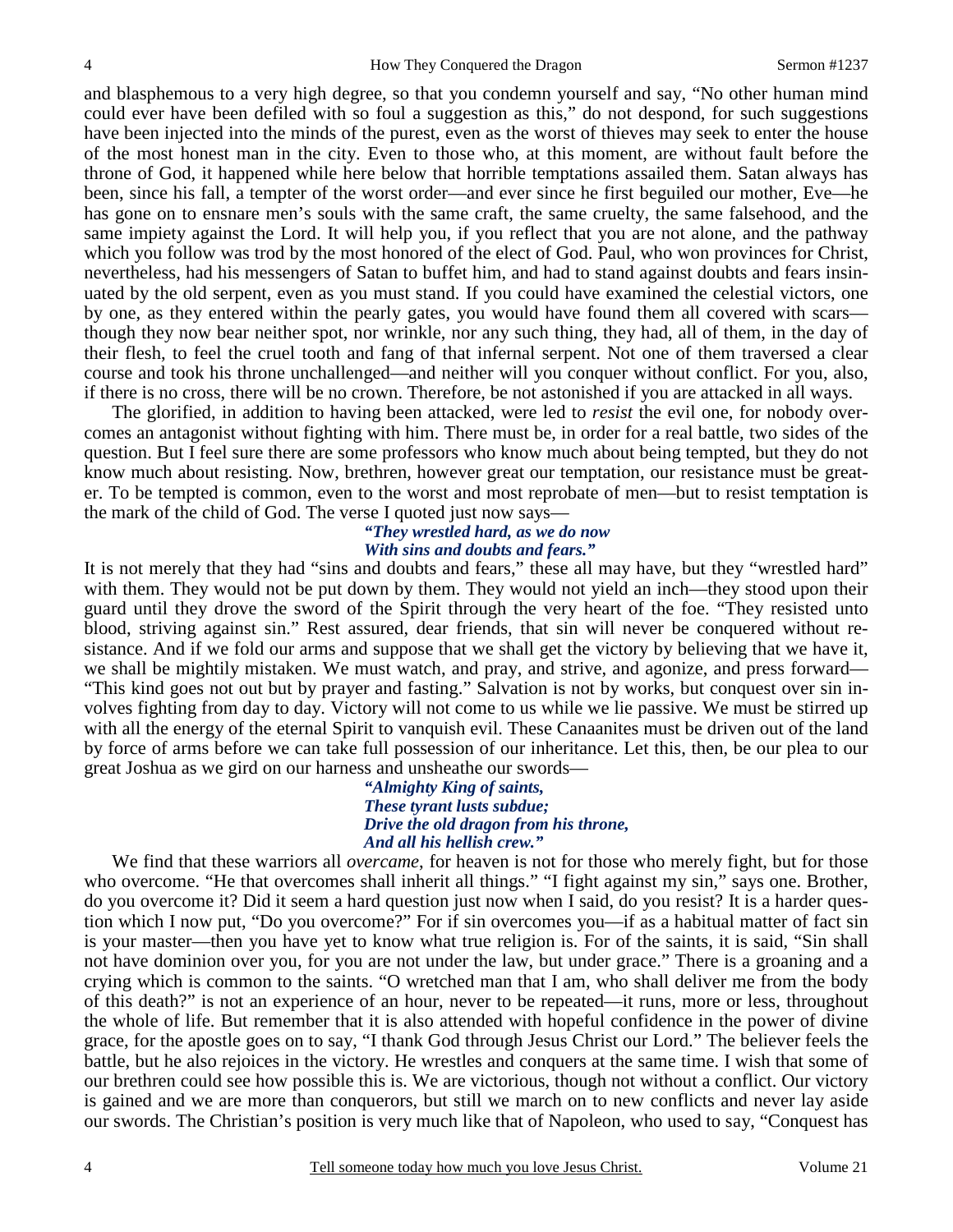5

made me what I am, and conquest must maintain me." And so with you, Christian—you have conquered through Jesus Christ, but you have to conquer, still, and go on as He did—"conquering and to conquer." All this by the power of the Holy Spirit. What if today I have been enabled by grace to overcome some besetting sin? Before an hour is over I may find another sin stirring within my bosom and I must not yield to it—I am bound to conquer each temptation as it assails me. If I overcome Satan by the blood of the Lamb, I am a Christian, but not else, for if any sin permanently overcomes me, I cannot enter heaven. If I overcome one sin by the power or the Holy Spirit, I must still be looking out to wrestle with others, for between here and heaven I may never accept a truce, or hope for a cessation of hostilities. Never may the Christian take off his harness, never say to himself, "The battle is fought and the victory is won, and I have nothing more to do." You are enlisted, brethren, in a lifelong fight. When you shall lie down in your grave, then may it be said, "The battle is over." But as long as you are here, you will be within gunshot of the enemy, and it is just possible your sharpest conflict will be upon your dying bed, even as John Knox, after conquering the devil in all ways and shapes, waged as he lay a-dying, the sternest struggle of his entire life. Even thus it may be with you, but you are bound to overcome. Attack, resistance, and victory must be yours.

 So, then, in heaven they all *rejoice* because they have overcome, for the next verse to our text puts it, "Therefore rejoice, you heavens, and you that dwell in them." It is a theme for gladness in heaven that they did fight and resist and overcome. Those white robes mean victories and so do those palms. But there could not have been victories if there had never been conflicts. There is joy among the angels, for they had their conflict when they stood firm against temptation and did not swerve when the dragon's tail swept away a third part of the stars of heaven. But ours will be a victory peculiarly sweet, a song especially melodious, because our battle has been peculiarly severe. We fell, we rose again, we were kept, upheld, sustained, and enabled to overcome at last, and therefore, we will rejoice forever before the throne of God.

 I leave this point, but I would like you to make a personal application—Are you resisting? Are you conquering? Does the life of God in you get the upper hand of sin? Do not let us deceive ourselves. If sin is our master, we shall perish. Grace must reign in us or we are in a wretched condition. Do not let us look upon victory over sin as a luxury to be enjoyed by the higher life people—it is a condition into which we must all enter or we are not saved. Holiness is not a luxury for the few. It is a necessity for all saints. And what is preached as an accomplishment which may be obtained by a second conversion is, in truth, a necessary part of the first conversion, if it is of the Lord. The slaves of sin are not the children of God. If sin reigns in your mortal bodies, you are dead in it. If Satan has dominion over you, you are not in Christ Jesus, for, "They that are Christ's have crucified the flesh with the affections and lusts." Wherever grace lives, it either reigns or fights for the throne—it enters the soul on purpose to war with evil and overthrow it. Where the ark of the Lord is, Dagon must fall upon his face and be broken. "He that sins has not seen Him, neither known Him," says the apostle John, and he says truly. "That which is born of God overcomes the world," and if you let the world get the mastery, you cannot be born of God. Thus, I leave the point, hoping that we may endure hardness as good soldiers of Jesus Christ and receive a crown of life at the last.

**II.** Now, secondly, THE VICTORS ALL FOUGHT WITH THE SAME WEAPONS. They had two weapons and these two were one—the blood and the Word. "They overcame him through the blood of the Lamb and the word of their testimony." First, *the blood of the Lamb—*it was theirs. The blood of the Lamb will not help us until it becomes our own. They went to Jesus by faith and received the atonement. The cleansing blood was sprinkled on them—it spoke peace in their consciences, it took away their sin—they were washed in it, they were made white as the driven snow. "The blood of Jesus Christ His Son cleanses us from all sin." They were afar off, and "They were made near by the blood of Christ." This blood continued to give them access to God, for it gave them boldness to draw near unto the throne of grace. In fact, this blood was so theirs that it was the life of their spirit. It was a generous wine to them and became the highest joy of their souls. Brethren, if you and I are ever to be among these victors, the blood must be our own, appropriated by faith. How is it with you this morning? Has the blood cleansed you, my brother, my sister? Does the blood dwell in you as your life? Has the blood of the Lamb given you fellowship with God and brought you near? If so, you are on the way to overcoming by the blood.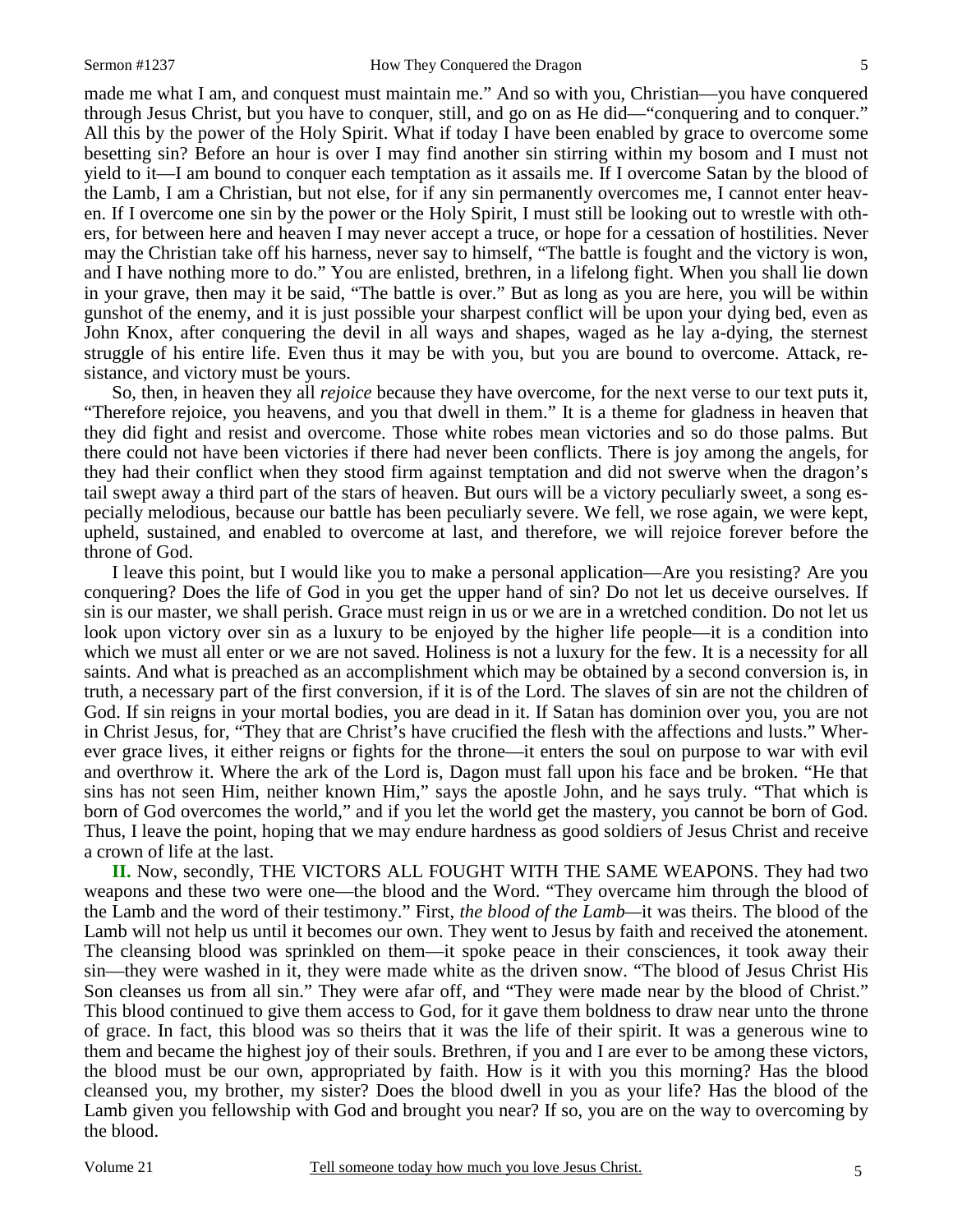The blood of the Lamb, according to the verse which precedes the text, had given them all they needed, for it gave them *salvation*. They were saved, completely saved. Jesus Christ, when they laid hold upon Him and felt the power of His blood, redeemed them from all iniquity and translated them from the kingdom of Satan. Then they received *strength*—note that word. They had been dead, but they obtained life. They had been weak, and they were made strong in the Lord, for he who knows the power of the blood of Jesus is made strong to do great exploits. Then they obtained the *kingdom*, for the kingdom comes to us by the way of the conquering blood of Jesus, and He has made us kings and priests unto God because He was slain. We are told, also, that they had *power*, or authority. Our Lord, who has risen from the dead, clothed all His disciples with authority when He said, "All power is given unto Me in heaven and in earth. Go you, therefore, and teach all nations, baptizing them." Beloved, if we have participated in the blood of Jesus Christ, I hope we feel it to be all these four things to us—salvation from sin, strength out of weakness, a kingdom in fellowship with Christ, and authority to speak in His name. It is the blood of the covenant and it secures all the covenant gifts of God to us. It is the life of our life, the all in all of all that we possess. So, then, they had the blood of the Lamb and they possessed the privileges which the blood brings with it.

 But the gist of the text lies in the fact that they fought with the dragon by means of the blood of the Lamb and overcame with it. How did they do that? It is easy to discover. They overcame Satan's *terrors*  with the blood of atonement. Satan is the great red dragon, a hideous seven-headed python, horrible to look upon, horned like the serpent called the Egyptian Cerastes. Man dreads the serpent race, but would dread more a monster so dire as this, so full of poison, so red with fury. The conflict appears to be unequal enough between this horrid monstrosity and the seed of a timid woman. Yet when we are sprinkled with the blood of Jesus, we are invulnerable and fear not the dragon, for we remember the promise which says, "You shall tread upon the lion and the adder." When the atonement brings peace to our hearts, the great dragon dwindles down to a mere snake with a broken head, of which it is written, "Upon your belly you shall go and dust shall you eat." We can see the heel mark of Christ upon his broken head and what is more, we expect to set our own heel there, for we are told that the Lord will bruise Satan under our feet shortly. I reckon upon the tune when the Lord will bruise him under my feet—it shall be as heavy a bruise as I can give him, I guarantee you. He has tempted and tried us all so much that the victory we shall gain will be one which will bring to Jesus much renown. And we will not fail to sing His praises as long as we have any being. Thus our fear of Satan ceases when we see that Christ has redeemed us from the curse and put Satan as an enemy under our feet. Our hearts exult in Your presence, O destroyer of the devil and his works, and we triumph in You—

> *"When we behold death, hell, and sin, Vanquished by that dear blood of Yours, And see the man that groaned and died Sit glorious by His Father's side."*

By the blood of the Lamb, we overcome Satan as the *accuser of the brethren*. The chapter expressly tells us that he accuses the brethren day and night. There is an instructive tradition among the Jews that Satan accuses the elect of God all day and all night long, except on the Day of Atonement, and then he is quiet. Glory be to the dying Lamb, the atonement shuts the mouth of the lion continually, for the atonement lasts all the year round. Neither in the court of heaven, nor in the court of conscience can the enemy's accusations harm us, for the blood of our Substitute is a bar to all suits against us. If we, by faith, are assured that Jesus has put away our sin, what cause have we for alarm? If the punishment due to our sin and the sin itself have both been carried away by our great Surety, so that sin is plunged into the depths of the sea and cast behind God's back, then who is he that shall harm us? Brethren, do but grasp the doctrine of the atonement, and know your own interest in it, and the accuser of the brethren will be silenced by the voice of the blood.

 We overcome Satan by the same means as to his *craft*. He has seven heads, but we tell him Jesus died and that breaks all the seven heads and destroys the sevenfold ingenuity of his snares. He would, if it were possible, deceive even the very elect, but the secret of the sprinkled blood is that which prevents the elect from ever being deluded by him. Who shall separate them from the love of Christ? Does not redemption by blood hold them fast to their Redeemer? You cannot be right anywhere if you are wrong upon the atonement, but if you are sound upon the substitutionary sacrifice, there is little fear of your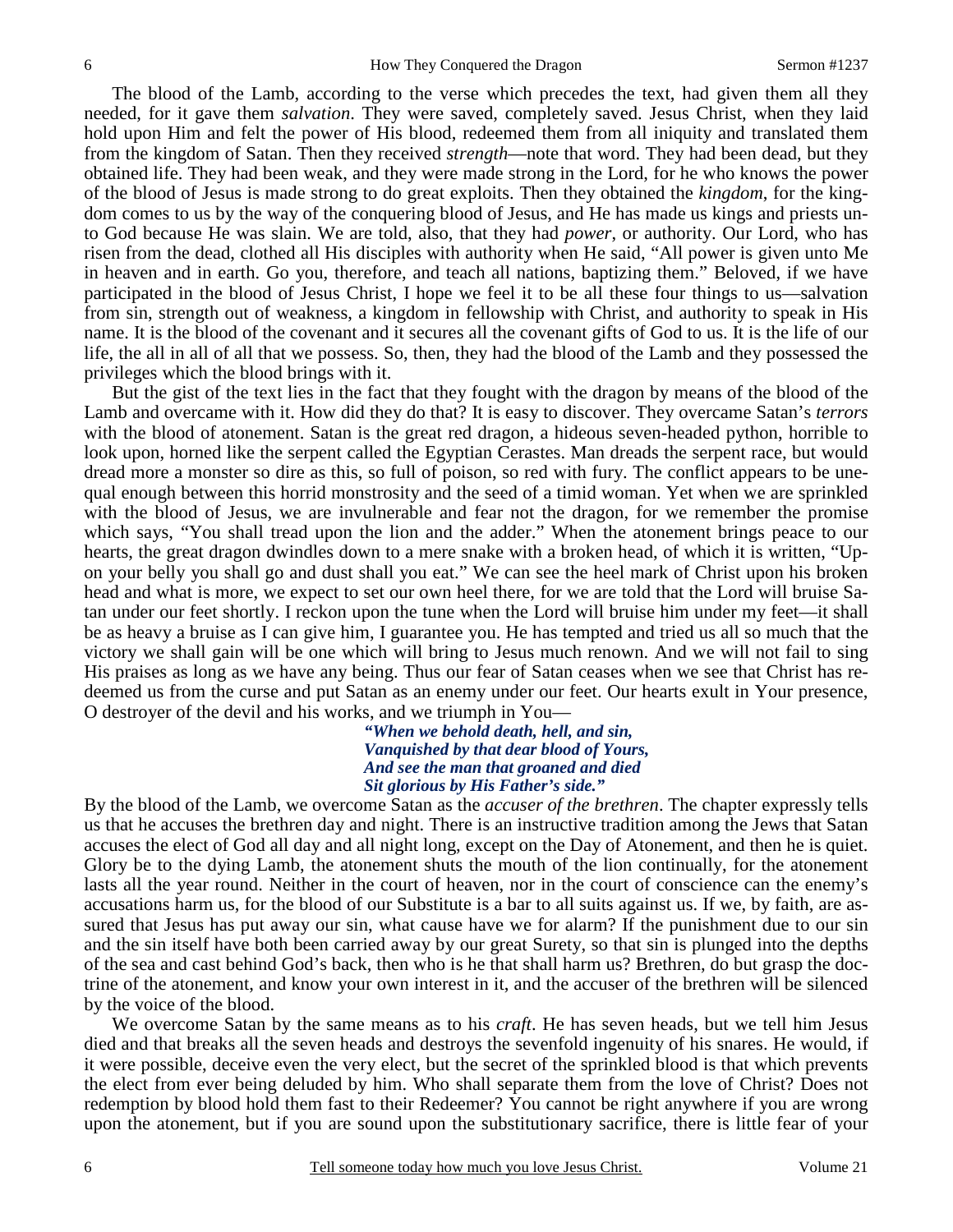falling into any serious error. As the needle once magnetized continues to seek the pole, so they who are once touched with the love of their dying Surety are sure to remember it and cannot long be turned in any other direction. As for the dragon's horns of *power,* the power of the blood is far greater. Since we have been redeemed by Christ from under the power of Satan, he cannot regain his hold of us. His power is broken. As to the *crowns* which he wears, what do we care about them? We are delivered from under his power by being redeemed by the blood of Jesus Christ, and Satan can never again have rule over us. As for the *energetic influence* which is figured by his tail, he may quench the very stars of heaven and pull down the most brilliant professors and make them fall to the earth as apostates—but he cannot harm us, because of the blood of Jesus we are protected by the power of God through faith unto salvation. Cling to the cross, dear brethren, for there you are out of the reach of the old serpent's venom. He may hiss, but he can do no more. No wave can ever wash a poor sinner off from the rock of ages. No storm can drive a penitent out of the clefts of the rock. Within the wounds of Jesus, we are secure from all the rage of Satan. In our battles with Satan, we need no other artillery but the atoning blood—it meets and conquers him at all points.

 The other weapon is for use in spreading the gospel and defeating the devil in his power over our fellow men. They overcame him by the blood of the Lamb and *by the word of their testimony*. Now, brethren, what is the testimony of the saints? It is their testimony concerning the blood of the Lamb. If ever we are to conquer Satan in the world, we must preach the atoning blood. Whenever the doctrine of the atonement has been obscured in the church in any measure, to that extent the power of the church has declined. But you shall find that where there is a clear declaration of justification by faith in Jesus Christ, then the church comes forth in her glory and bruises the dragon's head. Dear brethren, if you want to deliver souls from the power of Satan, you must preach the sacrifice of Jesus and its power to remove sin. Does Satan cast the chains of drunkenness about men, or uncleanness, or self-righteousness? Preach the blood of Jesus as the only way of salvation. Let them see how sin was punished in Him and how ready the Lord is to forgive them and they will arise and go unto their Father. Tell the sinner that God is able to put away his sin because Jesus died, and touched with repentance, through the teaching of the Holy Spirit, you will find the sinner break loose front dominion of the devil. If you find that same sinner trembling with despair, accused in his conscience, alarmed as at a great red dragon, you may cheer him by the old, old story of redeeming grace and dying love. The blood of Jesus is the end of despair. There is no weapon like a testimony to the cleansing blood with which to kill despondency. Tell the sinner that there is no sin that man has done but what the blood can put it away. Go to the very gates of hell with your testimony for remission by blood and you will find some welcome you upon the borders of destruction. Tell the thieves in prison and the criminals condemned to die—and the reprobates upon their deathbeds—that there is still life in a look at the Crucified One. And if you do this, you will deliver them from the hardness of heart which says, "There is no hope." If Satan deceives sinners with false hopes and causes them to trust in priestcraft and sacramentarianism, there is no way to overcome Satan in them but by the blood of Jesus. I do believe, brothers, that if the atonement of Christ had been properly preached in the churches of England some years ago, we should not, now, be pestered with this revived popery. But there has been a great deal of mystification upon the doctrine of satisfaction for sin, a great deal of keeping back of the grand doctrine of vicarious sacrifice and therefore, as men need a Savior and a Sacrifice, if you do not present them the true one, they will go off to find a false one—and they do find such a false one in the priestcraft of the Roman and Anglican churches. Keep up the preaching of the one finished sacrifice and the dragon must fly. As St. Patrick is said to have driven out all the venomous creatures from Ireland, so let Jesus Christ come and all the serpent's seed will fly before Him they cannot bear the great truth of the atoning death of the Son of God. Lift up the cross, young man, when you stand in the corners of the streets. Whatever you do not know, know the doctrine of the atonement. Whatever you cannot tell the people, tell them about Jesus Christ, who hung upon the tree for sinners. Make Him the main theme of all your conversation. If you write tracts, if you cannot explain the apocalypse, and few of us can, explain Calvary. Dwell much upon Golgotha and Gethsemane, "For I, if I am lifted up," says Christ, "will draw all men unto Me." Keep to the cross, this is the main attraction. This is the tree whose leaves are for the healing of the nations. This is the central sun of the gospel and its light will scatter the darkness, but nothing else will do it. Israel never came out of Egypt until the blood of the Lamb was sprinkled on the lintel and the two side posts of the houses—they overcame by